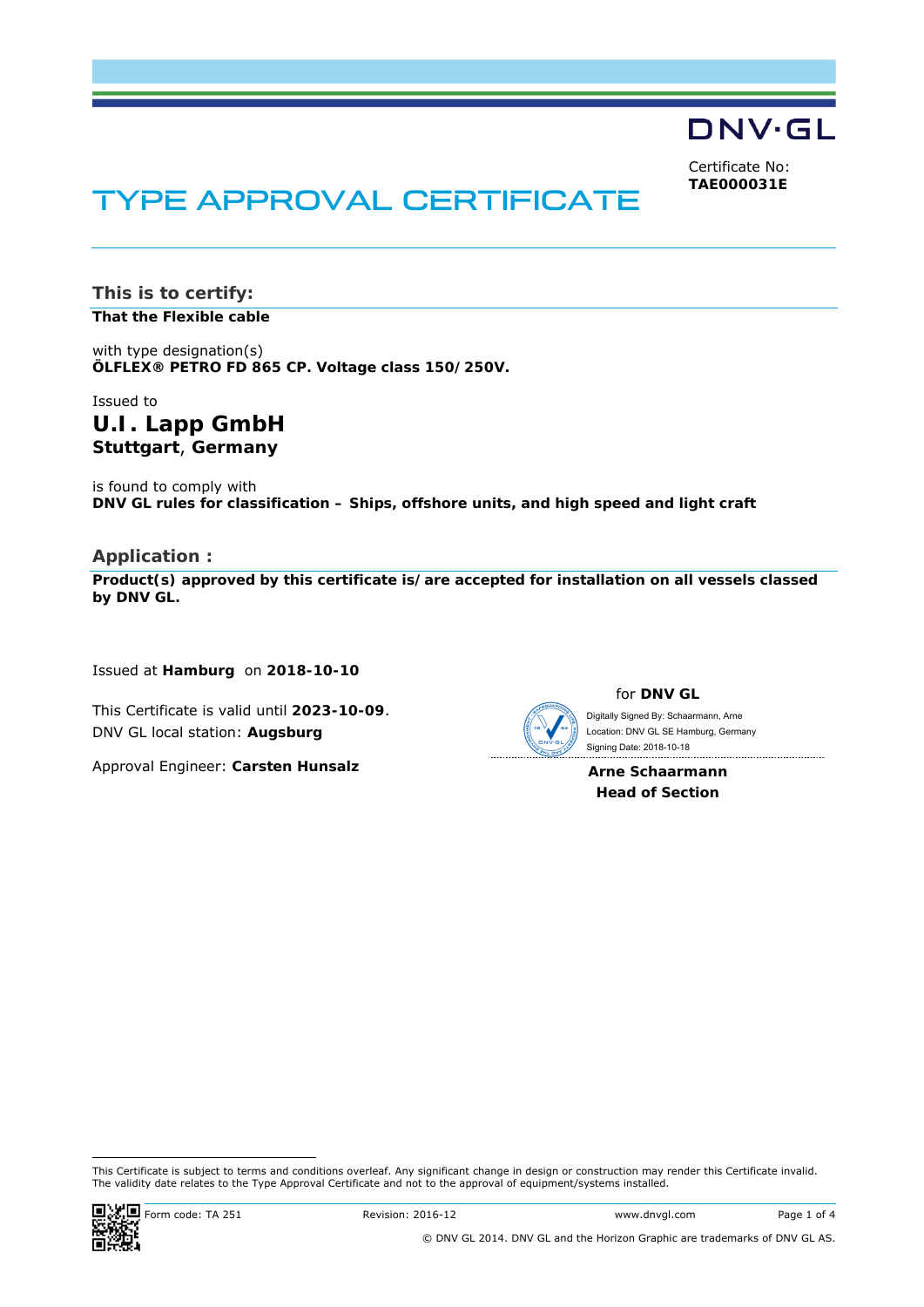Job Id: **262.1-015579-2**  Certificate No: **TAE000031E**

# **Product description**

Type ÖLFLEX® PETRO FD 865 CP 150/250V.

| Construction:    |                                    |
|------------------|------------------------------------|
| Conductors:      | Extra fine stranded copper Class 6 |
| Core insulation: | <b>TTPE</b>                        |
| Inner covering:  | Non woven wrapping                 |
| Inner sheath:    | <b>TPE</b>                         |
| Metal covering:  | Tinned copper braid screen         |
| Sheath:          | Robust special polymer             |

#### Dynamic properties:

| $,$                                       |                                                                        |                                        |
|-------------------------------------------|------------------------------------------------------------------------|----------------------------------------|
| Maximum speed                             |                                                                        | $3 \lfloor m/s \rfloor$                |
| Maximum acceleration                      |                                                                        | $3 \,[\mathrm{m/s2}]$                  |
| Maximum travel length                     |                                                                        | --- [m]                                |
|                                           | Number of cycles at bending radius 7,5 OD. Temperature $+20^{\circ}$ C | At least 1.127.000                     |
| Travel length 5m                          |                                                                        |                                        |
| Acceptance criteria dynamic tests:        |                                                                        | Maximum 10% referred to start of test. |
| increased resistance of onductor or braid |                                                                        |                                        |
| Minimum bending radius: For flexible use: |                                                                        | up from 7,5 x outer diameter           |
|                                           | For fixed installation:                                                | 4 x outer diameter                     |
| Suitable for torsion (Yes/No)             |                                                                        | No                                     |

#### List of variants:

| Number of cores                                                        | Overall           |
|------------------------------------------------------------------------|-------------------|
| x conductor                                                            | diameter          |
| cross-section                                                          |                   |
|                                                                        | Nominal           |
| mm <sup>2</sup>                                                        | mm                |
| 2 X 0,5                                                                | 6.7               |
| $\overline{3}$ G 0,5                                                   | 7.1               |
| 4 G 0,5                                                                | 7.6               |
| $\frac{1}{5}$ G 0,5<br>7 G 0,5                                         | 8.2               |
|                                                                        | 9.5               |
| $12 \overline{G}$ 0,5                                                  | 10.9              |
|                                                                        | 12.9              |
|                                                                        | 13.5              |
| $\frac{12866}{1860,5}$ $\frac{2060,5}{2560,5}$ $\frac{2560,5}{3060,5}$ | 15.6              |
|                                                                        | 15.8              |
| 36 G 0,5                                                               | 16.9              |
| $\frac{2 \times 0.75}{3 \text{ G } 0.75}$                              | 7.2               |
|                                                                        | 7.6               |
| $4 G_0, 75$                                                            | 8.3               |
| 5G0,75                                                                 | 8.9               |
| 7 G 0,75                                                               | $\overline{10.6}$ |
| 12 G 0,75<br>18 G 0,75<br>20 G 0,75<br>25 G 0,75                       | 12.1              |
|                                                                        | 14.6              |
|                                                                        | 15.5              |
|                                                                        | $\overline{17.7}$ |

| nber of cores   | Overall  | Number of cores | Overall  | Number of cores | Overal |
|-----------------|----------|-----------------|----------|-----------------|--------|
| conductor :     | diameter | x conductor     | diameter | x conductor     | diamet |
| oss-section     |          | cross-section   |          | cross-section   |        |
|                 | Nominal  |                 | Nominal  |                 | Nomina |
| mm <sup>2</sup> | mm       | mm <sup>2</sup> | mm       | mm <sup>2</sup> | mm     |
| $2 \times 0,5$  | 6.7      | 30 G 0,75       | 17.7     | 18 G 1,5        | 17.4   |
| 3 G 0,5         | 7.1      | 36 G 0,75       | 19.5     | 20 G 1,5        | 18.3   |
| 4 G 0, 5        | 7.6      | $2 \times 1,0$  | 7.6      | 25 G 1,5        | 21.4   |
| 5 G 0,5         | 8.2      | 3 G 1,0         | 8.1      | 30 G 1,5        | 21.4   |
| 7 G 0,5         | 9.5      | 4 G 1,0         | 8.8      | 36 G 1,5        | 23.4   |
| 12 G 0,5        | 10.9     | 5 G 1,0         | 9.6      | $2 \times 2,5$  | 9.8    |
| 18 G 0,5        | 12.9     | 7 G 1,0         | 11.3     | 3 G 2,5         | 10.7   |
| 20 G 0,5        | 13.5     | 12 G 1,0        | 13.2     | 4 G 2,5         | 11.7   |
| 25 G 0,5        | 15.6     | 18 G 1,0        | 15.9     | 5 G 2,5         | 12.8   |
| 30 G 0,5        | 15.8     | 20 G 1,0        | 16.6     | 7 G 2,5         | 15.6   |
| 36 G 0,5        | 16.9     | 25 G 1,0        | 19.2     | 12 G 2,5        | 18.0   |
| 2 X 0,75        | 7.2      | $30 G_1, 0$     | 19.6     | 18 G 2,5        | 21.5   |
| 3 G 0,75        | 7.6      | 36 G 1,0        | 21.2     | 20 G 2,5        | 22.7   |
| 4 G 0,75        | 8.3      | 50 G 1,0        | 24,9     | 25 G 2,5        | 26.5   |
| 5 G 0,75        | 8.9      | $2 \times 1,5$  | 8.3      | 4 G 4           | 13.9   |
| 7 G 0,75        | 10.6     | 3 G 1,5         | 8.9      | 5 G 4           | 15.4   |
| 12 G 0,75       | 12.1     | 4 G 1,5         | 9.8      | 4 G 6           | 16.2   |
| 18 G 0,75       | 14.6     | 5 G 1,5         | 10.8     | 5 G 6           | 17.8   |
| 20 G 0,75       | 15.5     | 7 G 1,5         | 12.5     | 4 G 10          | 20.4   |
| 25 G 0,75       | 17.7     | 12 G 1,5        | 14.9     | 5 G 10          | 22.3   |

| Number of cores               | Overall           |
|-------------------------------|-------------------|
| x conductor                   | diameter          |
| cross-section                 |                   |
|                               | Nominal           |
| mm <sup>2</sup>               | mm                |
| 18 G 1,5                      | 17.4              |
| 20 G 1,5<br>25 G 1,5          | 18.3              |
|                               | 21.4              |
| 30 G 1,5                      | 21.4              |
| 36 G1,5                       | 23.4              |
| $2 \times 2,5$                | 9.8               |
| 362,5                         | 10.7              |
| $\overline{4 \text{ G } 2,5}$ | 11.7              |
| 5G2,5                         | 12.8              |
| 762,5                         | 15.6              |
| $12$ G 2,5                    | 18.0              |
| 18G2,5                        | 21.5              |
| <u>20 G 2,5</u><br>25 G 2,5   | 22.7              |
|                               | $\overline{2}6.5$ |
| 4G4                           | 13.9              |
| 5G4                           | $15.\overline{4}$ |
| $4\overline{G}6$              | 16.2              |
| 5G6                           | 17.8              |
| 4 G 10                        | 20.4              |
| 5G10                          | 22.3              |

G = with yellow green protective earth conductor

X = without earth conductor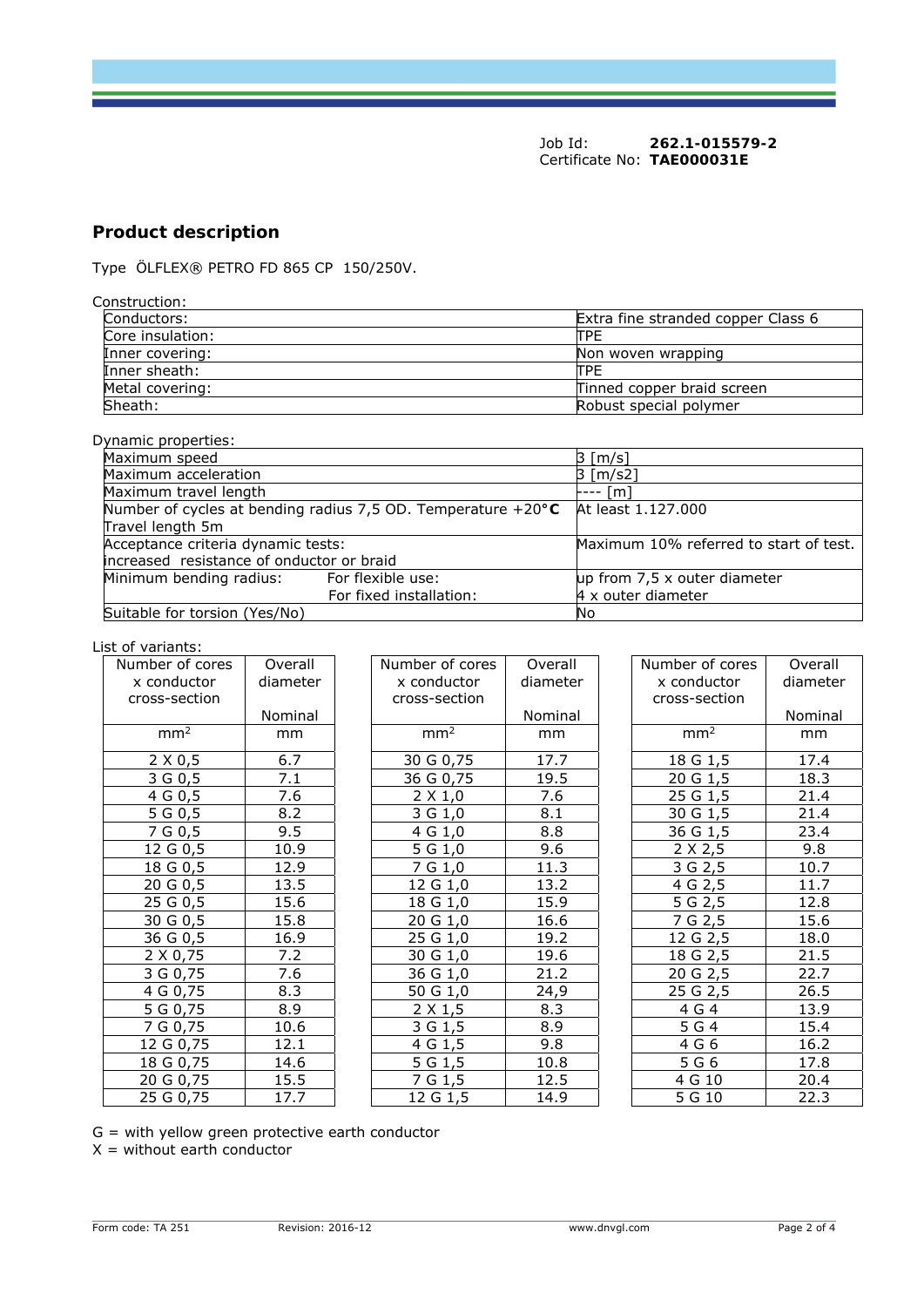Job Id: **262.1-015579-2**  Certificate No: **TAE000031E**

# **Application/Limitation**

Flexible instrumentation cable. Suitable for long horizontal drag chain travel distances. Halogen free. Weather, UV and resistant to hydrolysis. Oil resistant. Mud resistant according to NEK606.

Manufacturers installation instructions to be followed. Cable to be installed to prevent cable damage due to movement or external impact. All conductor ends shall be provided with suitable pressured sockets or ferrules, or cable lugs.

## **Type Approval documentation**

| Data sheet:   | LAPP DB0023300 dated 18.07.2018                                          |
|---------------|--------------------------------------------------------------------------|
| Test reports: | Dynamic test report. report nr.: P-173/11TZ dated 25.04.2018.            |
|               | Acceptance certificate P-173/2011 dated 16.02.2012                       |
|               | Test report nr.: P-173/11 dated 09.09.2011 and P-202/16 dated 30.05.2016 |

#### **Tests carried out**

| <b>Standard</b>   | Release | <b>General description</b>             | Limitation                                  |
|-------------------|---------|----------------------------------------|---------------------------------------------|
| VDE 0472-815      | :1989   | Test for Halogen                       | $< 0.2 %$ Clorine                           |
|                   |         |                                        | $< 0.1$ % Flourine                          |
| <b>NEK TS 606</b> | :2016   | Cables for offshore installations -    | Mud resistance test:                        |
|                   |         | halogen-free low smoke flame-          | IRM 903 100° C 7 d.                         |
|                   |         | retardant/fire-resistant (HFFR-LS).    | Calcium Bromide 70° C 56 d.                 |
|                   |         | Technical specification.               | Oil based test fluid:                       |
|                   |         |                                        | EDC 95/11 70°C 56d                          |
| IEC 60811-506     | :2012   | Cold impact test, Cable                | Impact energy 400 g                         |
|                   |         |                                        | @ Temperature -50° C                        |
| IEC 60811-504     | :2012   | Cold bend test, Cable                  | < 12,5 mm cable $\varnothing$               |
|                   |         |                                        | @ Temperature -50° C                        |
| IEC 60811-505     | :2012   | Cold elongation test, Cable            | @ Temperature -50° C, > 30 %                |
|                   |         |                                        | @ Temperature -60° C, > 30 %                |
|                   |         |                                        | @ Temperature -70° C, > 30 %                |
| IEC 60811-509     | :2012   | Heat shock, Cable                      | 1h @ Temperature +150° C                    |
| IEC 60811-508     | :2012   | Heat pressure, Cable                   | 4h @ Temperature +100° C                    |
| WN00-3009         | :2018   | Mechanical properties of insulation    | Tensile strength > $10,0$ N/mm <sup>2</sup> |
| IEC 60811-501     | :2012   | Unaged                                 | Elongation @ break > 300 %                  |
| IEC 60811-401     | :2012   | Aged (7d @ 135°C)                      | Tensile strength > 10,0 N/mm <sup>2</sup>   |
| IEC 60811-401     | :2012   | Interacting (7d @ 100°C)               | Elongation @ break > 300 %                  |
| IEC 60811-504     | :2012   | Cold bend test (-50 °C)                | Variation $\pm$ 30%                         |
|                   |         |                                        | and Elongation @ break >                    |
|                   |         |                                        | 300 %                                       |
|                   |         |                                        | No cracks                                   |
| WN0023300         | :2018   | Mechanical properties of inner         |                                             |
| IEC 60811-501     | :2012   | sheath                                 | Tensile strength $> 9.0$ N/mm <sup>2</sup>  |
| IEC 60811-401     | :2012   | Unaged                                 | Elongation @ break $>$ 300 %                |
| IEC 60811-401     | :2012   |                                        | Tensile strength $> 9.0$ N/mm <sup>2</sup>  |
| IEC 60811-504     | :2012   | Aged (7d @ 135°C)                      | Elongation @ break > 300 %                  |
| IEC 60811-506     | :2012   |                                        | Variation $\pm$ 30%                         |
| IEC 60811-505     | :2012   | Interacting (7d @ 100°C)               | and Elongation @ break >                    |
|                   |         |                                        | 300 %                                       |
|                   |         | Cold bend test (-50 °C)                | No cracks                                   |
|                   |         | Cold impact test (-50°C)               | No cracks                                   |
|                   |         | Cold bend test test (-50 $°C$ , < 12,5 | No cracks                                   |
|                   |         | $mmØ$ )                                | $> 30\%$                                    |
|                   |         | Cold elongation test (-50 °C)          |                                             |